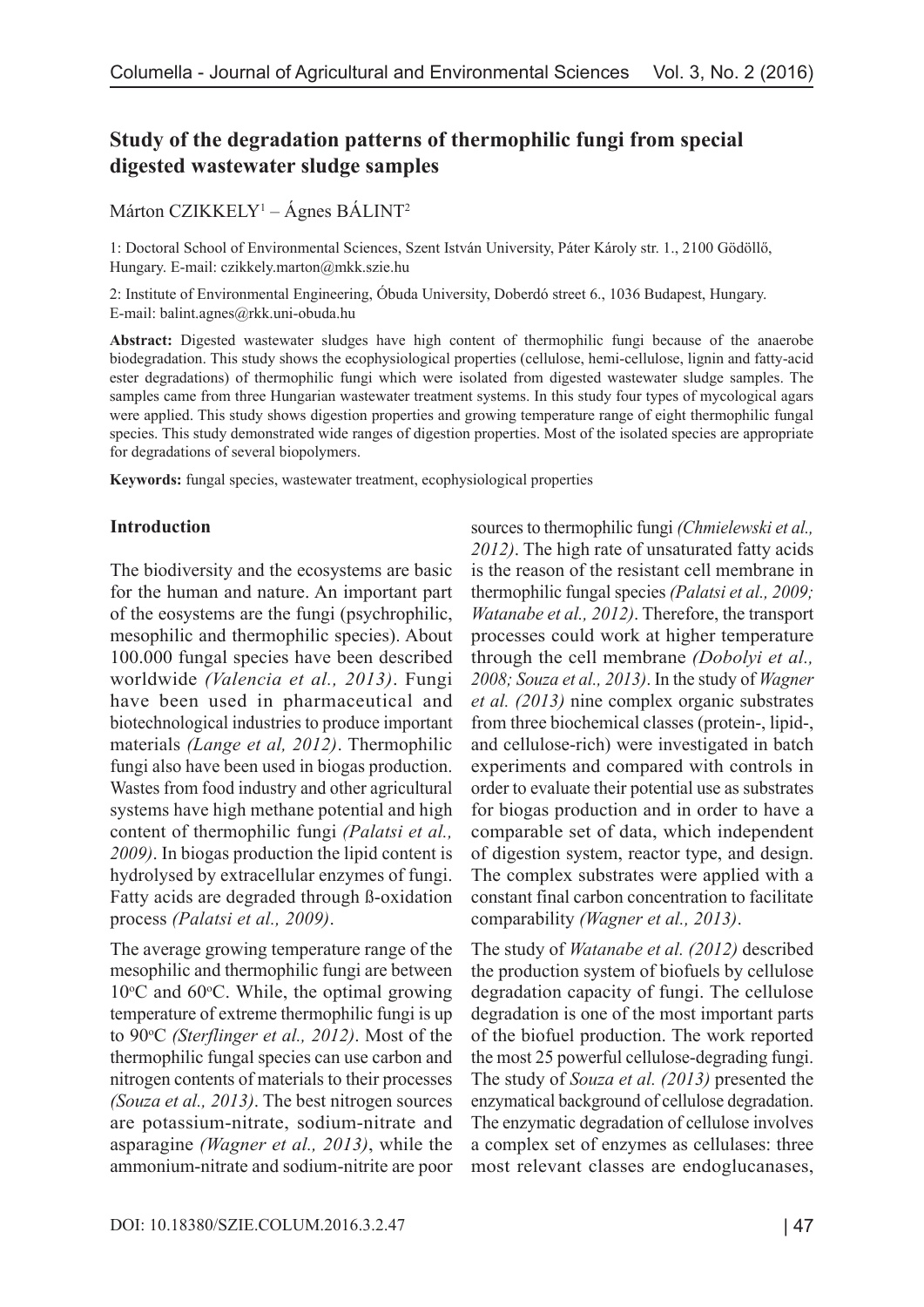exoglucanases and ß-glucosidases *(Souza et al., 2013)*. Endo and exoglucanases hydrolyze internal ß-1,4 linkages of cellulosic polymers to cellooligosaccharides and cellobiose and that will be hydrolyzed by ß-glucosidases to glucose *(Watanabe et al., 2012; Souza et al., 2013)*. The process needs high cellulose concentration.

Several thermophilic fungi have been determined in a digested wastewater sludge. The fungal contamination depended on the origin of sludge: coming from communal or industrial wastewater *(Sterflinger et al., 2011)*. The complex, cooperative and dynamic processes of digestion involved the microbiological communities and a rapid community structure succession. Some species of the microbiological communities could degrade many special materials (e.g. cellulose, hemicellulose, lipids, fatty-acids). Studying the changes of the microbe communities was important to follow the material transporting processes *(Zhao et al., 2013)*. The possible transport processes should determines the species composition of the microbiome.

#### **Materials and methods**

Three types of digested wateswater sludge samples were used in our research. These samples came from three different hungarian wastewater treatment systems. Three types of agars were used to determine the thermophilic fungal species from the samples.

## *Digasted wastewater sludge samples*

Three types of wastewater sludge samples were used in this research which came from three different hungarian wastewater treatment systems. These samples came from the wastewater treatment systems of Bánhalma, Hungary (Sample 1st), Pálhalma, Hungary (Sample 2nd) and Kecskemét, Hungary (Sample 3rd).

## *The mycological agars*

Four types of mycological agars were used in the experiment. The agars were the Potatoeglucose agar, Malate-extract agar, Martin-type agar and the Mycrocristalle cellulose agar. These agars had some unique content which were fit to growing fungus. The Potatoe-glucose agar content potatoe-extract and glucose in high concentrations. In the Malate-extract agar were malate-extract and élesztő-extract. In the Martin-type agar were sacharose and  $K_2$ HPO<sub>4</sub>. In the Mycrocristalle cellulose agar were KNO<sub>3</sub> and élesztő-extract and peptone in high concentrations.

The thermophilic fungus species were determined from the wastewater sludge samples quantitatively . All of the agars were used to all of the samples in the experiment. So the optimal growing temperature and the optimal degradation properties could be determined because on each agars could growen only the fungus species which could use the agar contents (e.g. cellulose, peptone).

All of the sample with all of the fungus species were temperatured in a heated box with temperature settings (the determinded temperature was  $65^{\circ}$ C,  $68^{\circ}$ C and  $71^{\circ}$ C).

# **Results and discussions**

The ammount and the quality of thermophilic fungus were measured in the wastewater sludge samples. High numbers of thermophilic fungus species were determined in the wastewater sludge samples. We found eight species in the samples but these species were not in all of the samples because the species were growed only on the agars which contents the best materials to them.

## *Ammount of thermophilic fungus in samples*

First of all the ammount of thremophilic fungus were measured in the wastewater sludge samples (Figure 1.).

Sample 1<sup>st</sup> (Bánhalma, Hungary) – 3,7 x  $10^4$ CFU/g fungus ammount

Sample  $2<sup>nd</sup>$  (Pálhalma, Hungary) – 4,8 x 10<sup>3</sup> CFU/g fungus ammount

Sample  $3^{rd}$  (Kecskemét, Hungary) – 7,7 x  $10^4$ CFU/g fungus ammount

## *Determiations of isolated fungus species*

Eight thermophilic fungus species were determined in the watewater sludge samples.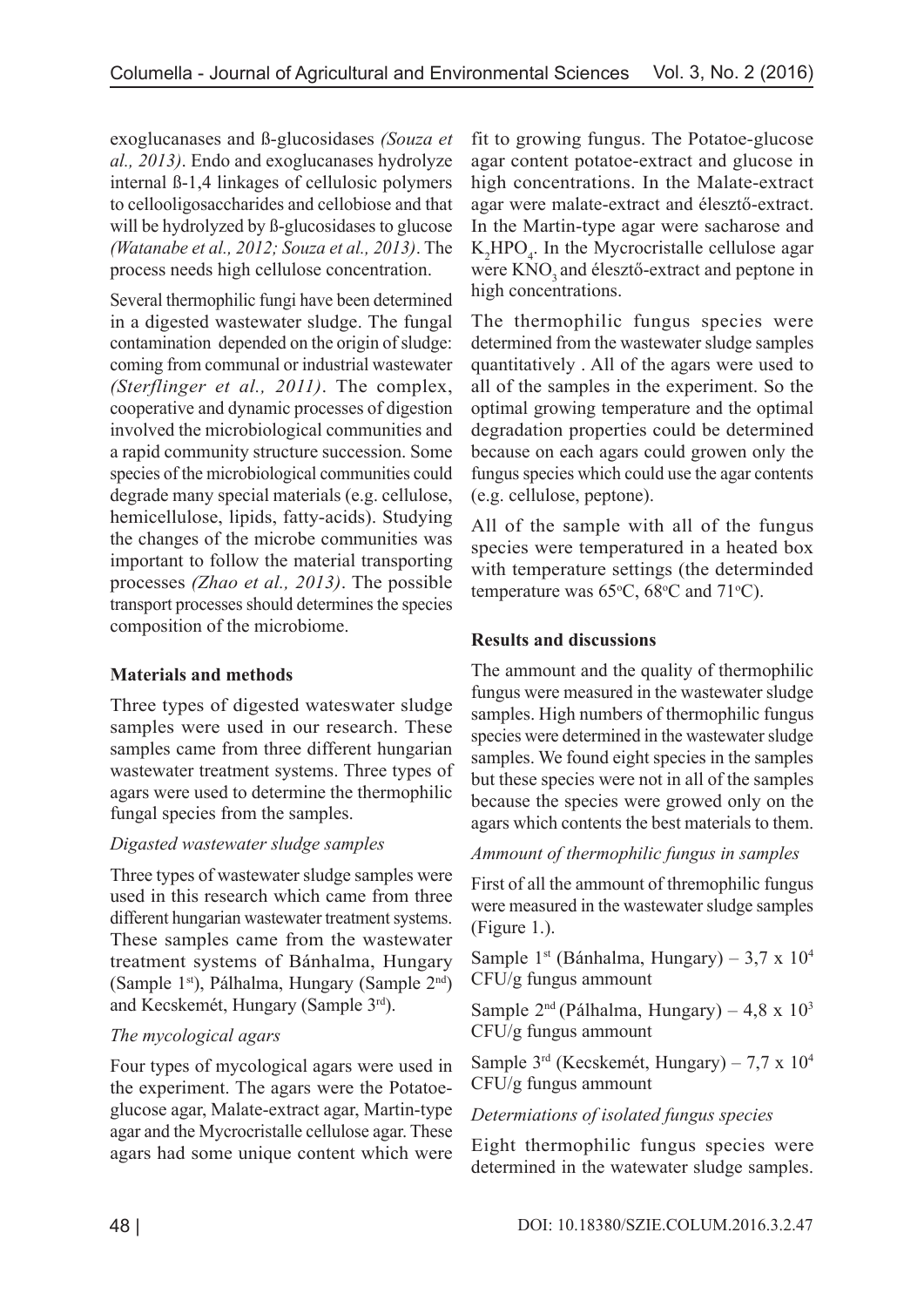

*Figure* 1. The ammount of thermophilic fungus in samples

The following species were found: *Malbranchea cinnamomea*, *Thermomyces lanuginosus*, *Scytalidium thermophilum*, *Myceliophthora thermophila*, *Paecilomyces sp.*, *Thermoascus aurantiacus*, *Myriococcum thermophilum* and *Rhizomucor pusillus*. An international standard were used to determined which isolated fungus were which fungus species.

The degradeted wastewater sludge is a unique matter because it has some organic matters and high water content. The thermophilic fungus could growing if the environment contains high water ammount and several organic matters (e.g. cellulose, lignin, hemi-celluloses). That was the reason of the research of organic matter degradation properties.

## *Degradation properties of isolated fungus*

The following table (Table 1.) shows the degradation properties of each isolated thermophilic fungus species.

In comparision of fungus species cellulose degradated by three species, xilan, mannan and fatty-acid ester by seven species, lignin and ceratine by only one fungi, and phospathe by four species.

In an other comparision (in the point of isolated species): the most important organic matter cellulose could degradated by *Thermomyces lanuginosus*, *Scytalidium thermophilum*, and *Paecilomyces sp*. Three matters from seven organic matters could degredated by seven fungus. The mannan, xilan were not degradeted

|                            | Degradation properties $(+ or -)$ |        |        |        |                     |          |           |
|----------------------------|-----------------------------------|--------|--------|--------|---------------------|----------|-----------|
| <b>Isolated species</b>    | cellulose                         | xilan  | mannan | lignin | fatty-acid<br>ester | ceratine | phosphate |
| Malbranchea cinnamomea     |                                   | $+$    | $^{+}$ |        | $^{+}$              |          |           |
| Thermomyces lanuginosus    | $^{+}$                            | $^{+}$ | $^{+}$ |        | $^{+}$              | $^{+}$   | $^{+}$    |
| Scytalidium thermophilum   | $^{+}$                            | $^{+}$ | $^{+}$ |        | $^{+}$              |          | $^{+}$    |
| Myceliophthora thermophila |                                   | $^{+}$ | $^{+}$ |        | $^{+}$              |          | $^{+}$    |
| Paecilomyces sp.           | $^{+}$                            | $^{+}$ | $^{+}$ | $^{+}$ | $^{+}$              |          | $^{+}$    |
| Thermoascus aurantiacus    |                                   | $^{+}$ | $^{+}$ |        |                     |          |           |
| Myriococcum thermophilum   |                                   | $^{+}$ | $^{+}$ |        | $^{+}$              |          |           |
| Rhizomucor pusillus        |                                   |        |        |        | $^{+}$              |          |           |

*Table* 1. The degradation properties of isolated fungus species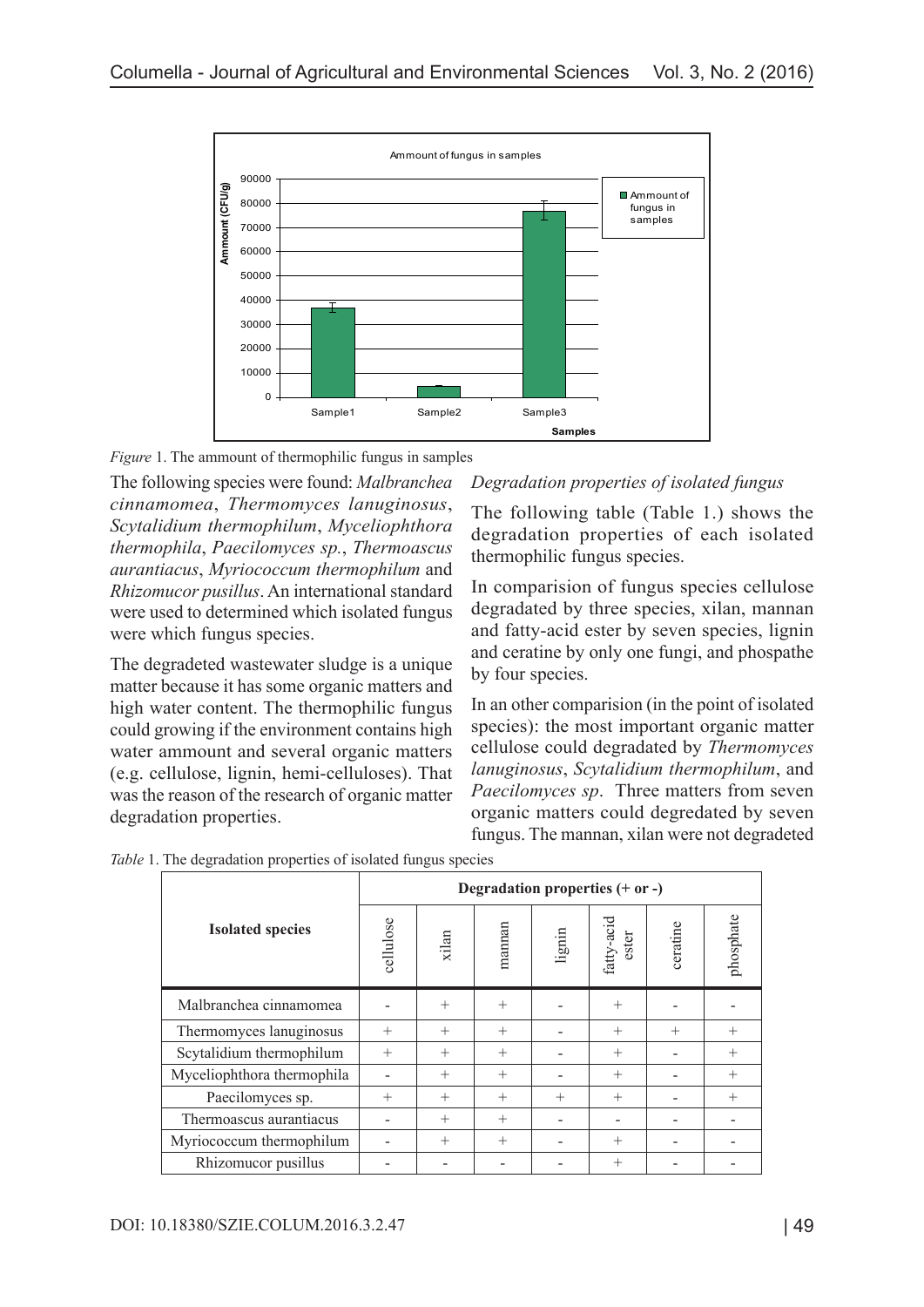by only one fungi *Rhizomucor pusillus*. This fungi could degrade only the fatty-acid ester. Most of the fungus could degrade five or six matters from seven organic matters. This could be a reason of fungus methabolic proccesses.

The thermophilic fungus could use the same matters than the other fungus but they use these on higher temperature. This is the reason we measured the optimal growing (degrading) temperature. There were no significant difference between the optimal growing temperatures of isolated fungus. The growed between 65°C and 71°C. Most of the fungus were growed at 65-68°C. Only *Rhizomucor pusillus* growed at 71 °C. The optimal growing temperaure means the optimal size of fungus in three days old life.

#### **Conclusions**

The digested wastewater sludge contains several fungus species (and wilde range of thermophilic fungus species). The sludge contains several organic matters which could use by thermophilic fungus to their methabolical processes. The eight isolated thermophilic fungus species were in all samples and this is the reason of the wild range of degrading. The cellulose and the other matters are useful to fungus growing. The thermophilic fungus could use these matters but they must degrade to use these in better chemical formats. We recommend to research the other important matters (e.g. organic matters in more difficult chemical formats) degradation because we would like to determine the whole degradation spectrum of thermophilic fungus.

#### **Acknowledgements**

The Author would like to thank the research supporting to Balassi Institue and the Regional Knowledge Center of Szent István University. Also thank you for the suporting Dr. Csaba Dobolyi and Dr. Sándor Szoboszlay (SZIU RKC).

#### **References**

- Lange, L., Bech, L., Busk, P.K., Grell, M.N., Huang, Y., Lange, M., Linde, T., Pilgaard, B., Roth, D., Tong, X. (2012): The importance of fungi and of mycology for a global development of the bioeconomy. IMA Fungus **3**. 87–92. DOI: http://dx.doi.org/10.5598/imafungus.2012.03.01.09
- Valencia, E.Y., Chambergo, F.S. (2013): Mini-review: Brazilian fungi diversity for biomass degradation. Fungal Genetics and Biology **60**. 9–18. DOI: http://dx.doi.org/10.1016/j. fgb.2013.07.005
- Wagner, A.O. , Lins, P., Malin, C., Reitschuler, C., Illmer, P. (2013): Impact of protein-, lipid- and cellulose-containing complex substrates on biogas production and microbial communities in batch experiments. Science of the Total Environment **458–460**. 256–266. DOI: http:// dx.doi.org/10.1016/j.scitotenv.2013.04.034
- Wang, C., Kong, X., Zhang, X.Y. (2012): Mesophilic and thermophilic biofiltration of gaseous toluene in a long-term operation: Performance evaluation, biomass accumulation, mass balance analysis and isolation identification. Journal of Hazardous Materials **229– 230**. 94– 99.DOI: http://dx.doi.org/10.1016/j.jhazmat.2012.05.069
- Palatsi, J., Laureni, M., Andrés, M.V., Flotats, X., Nielsen, H.B., Angelidaki, I. (2009): Strategies for recovering inhibition caused by long chain fatty acids on anaerobic thermophilic biogas reactors. Bioresource Technology **100**. 4588–4596. DOI: http://dx.doi.org/10.1016/j. biortech.2009.04.046